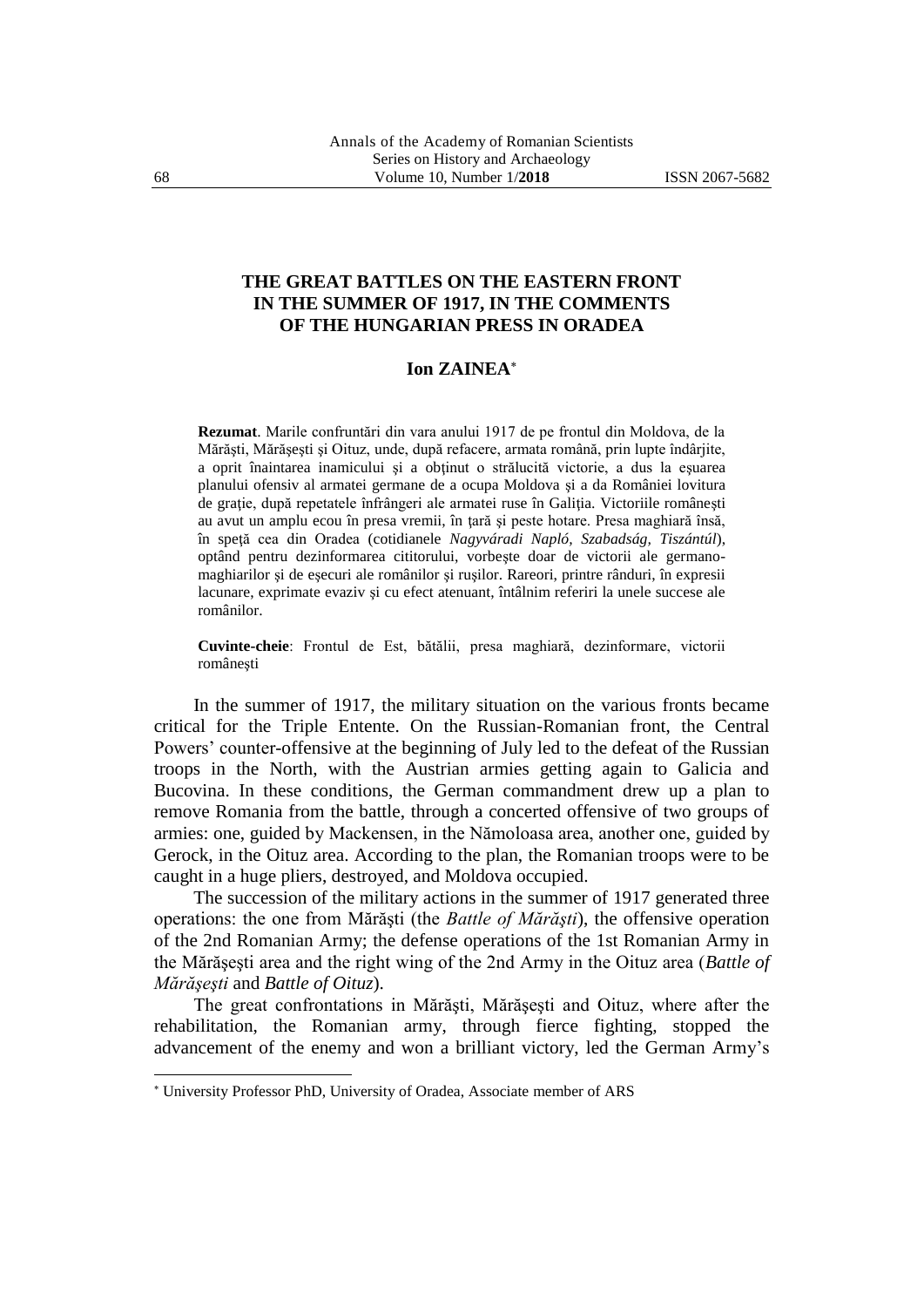offensive plan to fail, to occupy Moldova and to destroy Romania. The Romanian victories had a great deal of echo in the press, both in the country and abroad. If the allied press, the politicians and the military have appreciated what happened in Romania to the right value, the adversary press (German and Austro-Hungarian), who dedicated to the battle at its beginning, long columns of detailed description of the "brilliant plan" of the Austro-German Command and Mackensen's ", hammering", became, at one point, very discreet, eventually falling into complete silence. The German and Austro-Hungarian publications, so rich in the 1916 campaign, kept silence regarding the battle of Mărăşeşti. A few lines, squeezed with indifference, like any other episode, is all what we find out about what it was supposed to be "the great breakthrough battle of Putna and Şuşiţa"<sup>1</sup>.

The Hungarian press, in particular that of Oradea (*Nagyváradi Napló, Szabadság, Tiszántúl*), does the same; more, opting for the misinformation of the reader, speaks only of the victories of the German-Austro-Hungarians and of the failings of the Romanians and the Russians (the headlines are significant). The comments are partinical. Rarely, in ranks, in vague expressions, elusive and mitigating, we find references to some Romanian successes. About the fights from August 19th, the newspapers did not write anything; They are canceling their comments on August 18th and resumed on August  $23<sup>rd</sup>$ , in the same party note, maybe with a little attenuated tone.

The comments also highlight a number of other realities, such as: a) the failure of Russian military units and the fact that Mackensen relied on the low morale of Russian soldiers, trying to use it in his favor; b) From August  $6<sup>th</sup>$  to August 18<sup>th</sup>, the German-Austro-Hungarian armies were in a permanent offensive, trying to give Romania a graceful blow to get it out of the war. The occupation of Moldova (the oil field Trotus valley), and then of South Ukraine was to provide Germany and its allies with the means to continue the war. To this end, important forces were concentrated here, using all the means to exploit the state of mind existing in the Russian army; c) the surprise generated by the Romanian-Russian offensive in the Mărăşti area and the dilemma regarding the objectives /purpose of

<sup>&</sup>lt;sup>1</sup> These are the memoirs of some senior German officers. If general feldmarschall Paul von Hindenburg only wrote "One of our later attempt to break the Romanian army from Moldova by an attack in Focsani did not succeed" the general von Morgen, the commander of the German 1st Rescue Corps, wrote in his memoirs, more detailed appreciations: "The resistance of the enemy, especially of the Romanians, was unusually dull and manifested through 61 counterattacks (on the front of Corps I) during the 14 days of struggle. They mainly led the fight with the bayonet. These caused considerable losses (for the Germans)...". The general appreciation of von Morgen is of particular interest: "The August fights have brought us, rightly, a local success, but not a decisive one; they proved that the Romanians had become a respectable adversary. After conducting a sixmonth preparation behind the French front, they fought better and were more conducive, and infantry and artillery in particular co-operated more consistently than at the beginning of the campaign". Constantin Kiritescu, *Istoria războiului pentru întregirea neamului*, vol. II, Editura Ştiinţifică şi Enciclopedică, Bucureşti, 1989, p. 134.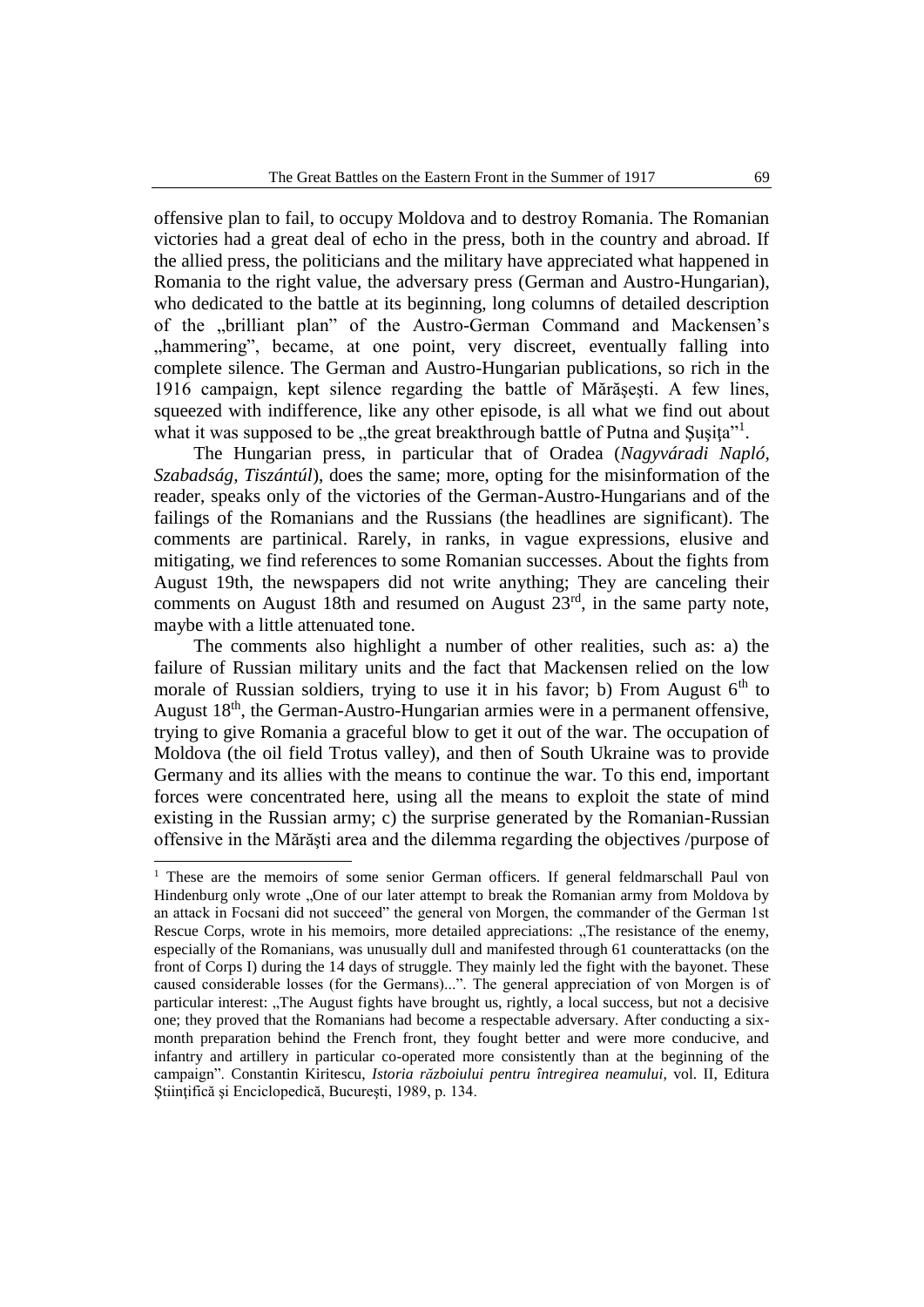this campaign at the end of July 1917. We also find the inaccuracy of some assertions and weak knowledge of the area (incorrect names of localities and places), probably due to the fact that information is not taken from the front, but from the central newspapers in Budapest and Vienna. We can not notice the way of perceiving the other, the opponent, the air of superiority and sometimes the offensive tone regarding the Romanians.

Regarding the battle of Mărăşti, the Hungarian newspapers in Oradea begin to report only after three days the start of the Romanian offensive. On July 25th, 1917, the *Szabadság* daily briefly states that "between the Siret and the Carpathians on a broad front, our troops are watching the retreating enemy"<sup>2</sup>. It sprang with a wider commentary on July 29th, entitled "The Romanians started the offensive", which lacked clarity for the reader: "In the South of the Carpathians, the troops of Ragoza and Averescu began the offensive, **occupying the villages of Mărăşti and Voloşcani** (s.n. - I.Z). (We) took several hundred of prisoners and 19 cannons. This success is due to the skillful leadership and allied artillery. Tonight we pushed the enemy's line on a wide front. The dedication and bravery of our troops was unbelievable. One of our mountain battery lost almost all of its crew, except seven people, who fired continuously until the enemy fires ceased"<sup>3</sup>.

So succint, late and confused are the comments of the daily *Tiszántúl* regarding the battle. In the number of July  $31<sup>st</sup>$ , 1917, under the title "We crossed the valley of Moldova", it noted that "Several attacks of the enemy failed to the north of Şuşiţa valley and on both sides of the Caşin valley"<sup>4</sup> . A brief information on the following day, August 1st, from which we find that "On both sides of the Caşin Valley, the enemy again attacked with great force. In the Northwest of the valley we countered the attacks, but **in the South they occupied our trenches**  $(s.n. - I.Z)$ <sup>5</sup>.

The short and vague comments from both newspapers denote that the Romanian offensive from Mărăşti was a surprise for the enemy. Evidence that in August 2 nd, 1917, the day after the offensive ended, the *Szabadság* newspaper, under the title "The offensive of the Romanians", made the following assumptions: "The purpose of the offensive is either to surround the left wing of the Mackensen army and attack it, thus, through the back, or to threaten the right wing of our front in Galicia. If any of the variants was successful, they hope they can stop us from advancing in Bucovina". It added that a high-ranking officer expressed himself in the following manner about the variants of the Romanian offensive: "The crossing of the mountains would mean for the Romanians pure

<sup>2</sup> *Szabadság*, no. 167, July 25th, 1917, p. 4.

<sup>3</sup> Idem, no. 171, July 29th, 1917, p. 1.

<sup>4</sup> *Tiszántúl*, no. 174, July 31th, 1917, p. 2.

<sup>5</sup> Idem, no. 175, August 1st, 1917, p. 2.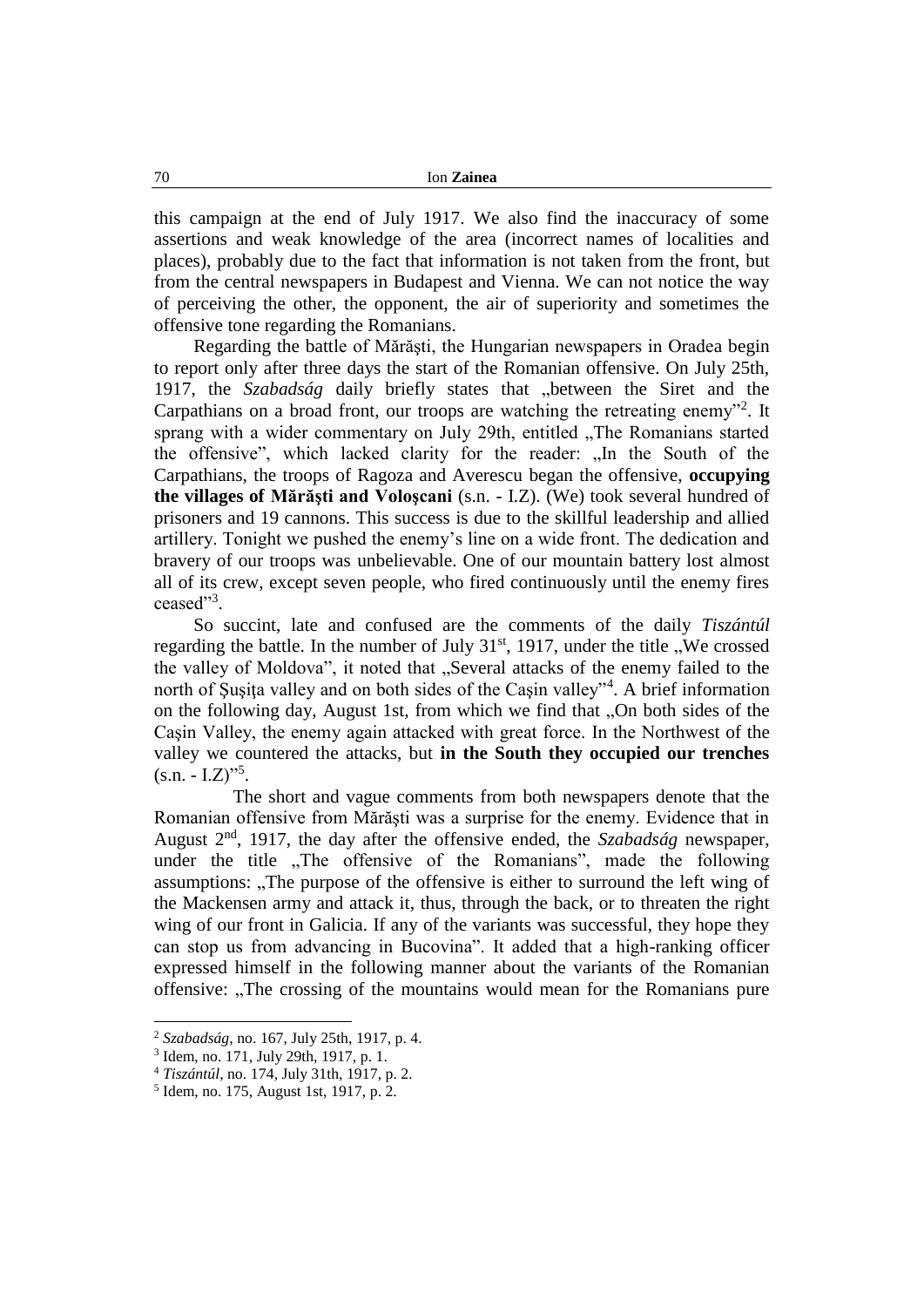suicide. Only crossing would consist of many sacrifices. But if he would reach the Târgu Secuiesc depression, what could they do there? Here, on these monstrous mountains, could not be supplied neither with people, ammunition nor food. And for us nothing would be easier than the destruction of this isolated Romanian regiment"<sup>6</sup>. The revolt and the anger caused by the boldness of the Romanians are expressed in words as insulting as possible:  $W_e$  must not fear the Olah's aspirations. After the first bite we put them aside, but we can no longer let them keep us in place, we will not hand the victorious flag that anyone can read upon that the open and dedicated purpose of our victorious desire is: the liberation of Galicia and Bucovina"7.

The Hungarian daily newspapers in Oradea no longer provided the reader any other information about the Battle of Mărăşti, or its effects. Only the unfavorable outcome can explain this silence, as time allowed it, the operations of Mărăşeşti and Oituz began within four days from their last comment. To reconstitute the facts, we appeal at the documented work of Constantin Kiriţescu. Deployed in the geographical area of the Vrancea and Zăbrăuţului depressions, the Battle of Marasti began on July  $22<sup>nd</sup>$ , 1917, with a powerful artillery bombing of the enemy positions, after which the Romanian infantry attacked. The 3rd Infantry Division broke the enemy's front, approaching the villages of Câmpuri, Roşculeşti and Ciuruc, which dominated the Şuşiţa valley. A Russian army corps belonging to the 4<sup>th</sup> Army, together with the 15th Infantry Division of Romania, managed to conquer the Momâia peak. For the occupation of the village of Mărăşti, strongly fortified and impossible to conquer by a frontal attack, a massive artillery bombing was carried out. Through fierce battles were conquered Plaiul Măgurii and Cornul Măgurii (on July 31<sup>st</sup>) and Măgura Cașinului (on August 1<sup>st</sup>). This was the end of the Mărăști fighting<sup>8</sup>. The Romanian troops have pierced the enemy's front on a depth of 20 km and a length of 30 km. 30 localities were released, General Gerok's army suffered a heavy defeat: 83 officers and 2.746 soldiers were taken prisoners, and 40 cannons, 30 trench mortars and 22 machineguns were captured. The Romanian army had 1.462 dead and 3.052 wounded persons<sup>9</sup>.

The success of the Romanian offensive from Mărăşti led to the change of the entire strategic plan of the enemy. Originally designed to run between Siret and Prut, the offensive of the 9th German Army, commissioned by feldmarschall von Mackensen, will move between Siret and the Carpathian elbow, heading Focşani -

<sup>6</sup> *Szabadság*, no. 174, August 2nd, 1917, p. 1.

<sup>7</sup> *Ibidem*.

<sup>8</sup> The offensive was stopped due to the flaws of the Russian armies in Galicia, where the front was also broken in Tarnopol; the Russian soldiers refused to fight, evacuated Tarnopol, and withdrew on Siret river.

<sup>9</sup> Constantin Kiritescu, *op. cit.*, vol. II, p. 78.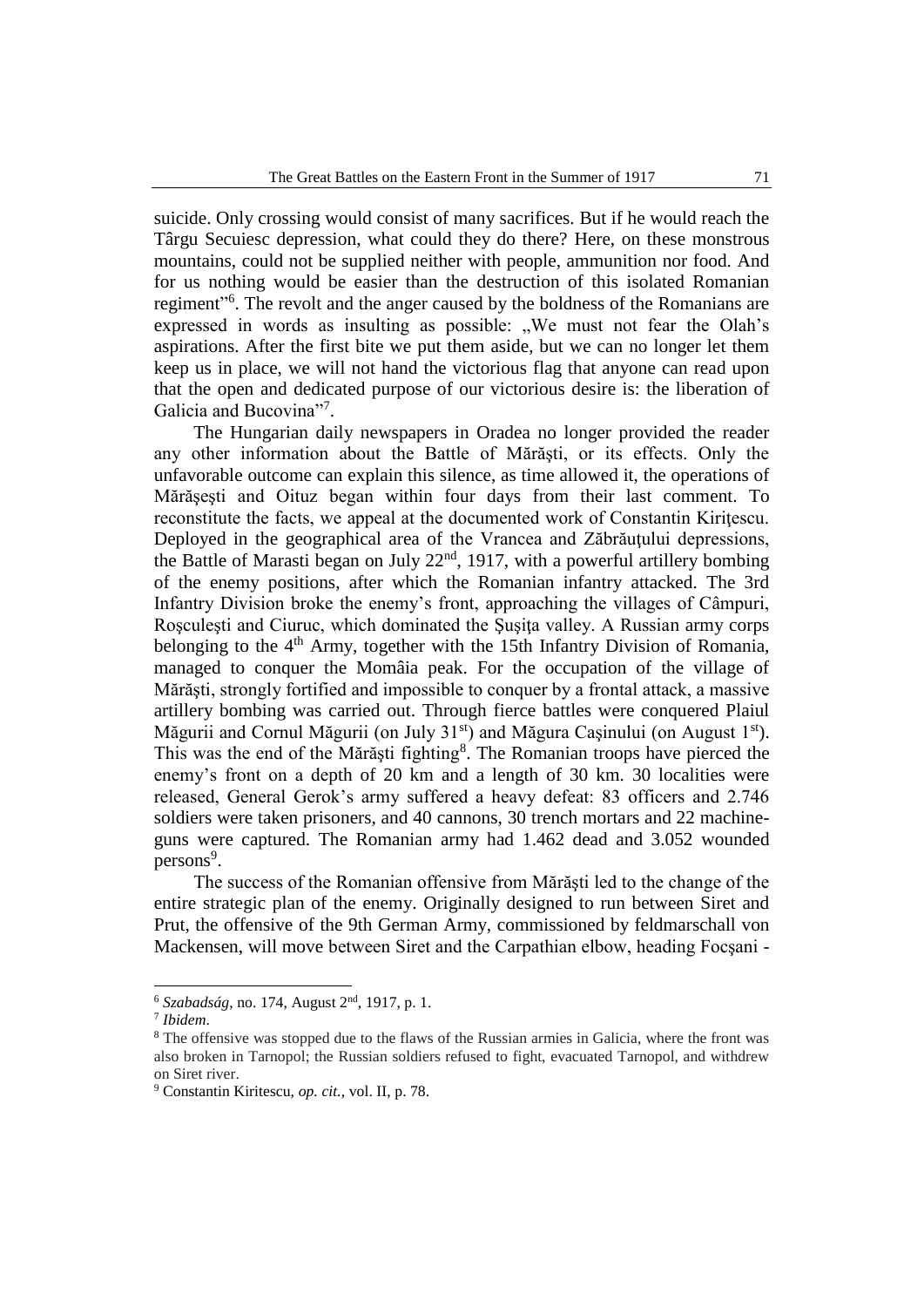Mărăşeşti-Adjud. It was supposed to be one of the arms of the nippers in which the enemy intended to catch and crush the Romanian and Russian forces, in order to be able to conquer Moldova. The second arm was made up of the Gerock Group, which had to start the offensive at Oituz. The occupation of Moldova and then of South Ukraine was to provide Germany and its allies the necessary means to continue the war. For this purpose, important forces were concentrated here, using all ways to exploit the state of mind existing in the Russian army.

The Mărăşeşti fights started on August 6th. Unlike the previous episode, the Hungarian newspapers gave the readers the information from the very first moment of the German offensive. But they resort to a selection of facts, presenting only the favorable ones. Thus, in the number of August  $7<sup>th</sup>$ , 1917, the daily *Nagyváradi Napló* in the suggestive article entitled "The Failure of the Romanian-Russian Offensive" mentions the violent artillery bombing with which the German Offensive began, and the fact that "in the Casin area the enemy's attacks did not have as a result other than its large losses"<sup>10</sup>, without any other detail. What can the reader understand but that he can wait calmly regarding the course of the war. The Russian flaw served precisely this propaganda goal. It is true that, following the virulent offensive on the morning of August 6th, the Germans had pierced the Russian front in the Putna valley (between Făurei and Biliești), whereupon the 34<sup>th</sup> Division retreated in disarray. But the intervention of the Romanians saved the disaster. The 5th Division crossed the bridge over Siret to Cosmești, while the 8<sup>th</sup> Buzău Regiment crossed the Siret to Furceni and occupied Doaga. The battle of the second day, August  $7<sup>th</sup>$ , marks a German success, but the Romanian front is not broken it only retires 2-3 km. Of all this, the newspaper does not remember anything. Instead, on August  $8<sup>th</sup>$ , on the front page the headlines were "We defeated the Russians at Focșani", accompanied by the explanation that "At the North of Focsani, on the lower course of Siret, the Prussian and Bavarian troops of Mackensen penetrated into the Russians' positions. Advancement exceeds the importance of the local success, and longterm results will show up in the coming days. More cannons and hundreds of prisoners can be stocked as war booty<sup>"11</sup>. At page 5, it was mentioned that the booty from Focșani counted "1.300 prisoners and 13 cannons".

In turn, the daily *Szabadság*, on the first page of the number from August 8th, confirms the success of Mackensen on the Russians at the North of Focşani. In the comment, it just renews the events, to give the reader an overview of them: "A few weeks ago Romanians tried offensive actions in the area of Târgu Secuiesc. Over the course of a few **days they have also achieved local successes, after which their attacks were destroyed** (s.n. - I.Z.). Instead, now they have a surprise. We attack the Romanian front from two sides. In the North, to Moldova

<sup>&</sup>lt;sup>10</sup> *Nagyváradi Napló*, no. 179, August 7<sup>th</sup>, 1917, p. 5.

<sup>11</sup> Idem, no. 180, August 8th, 1917, p. 1.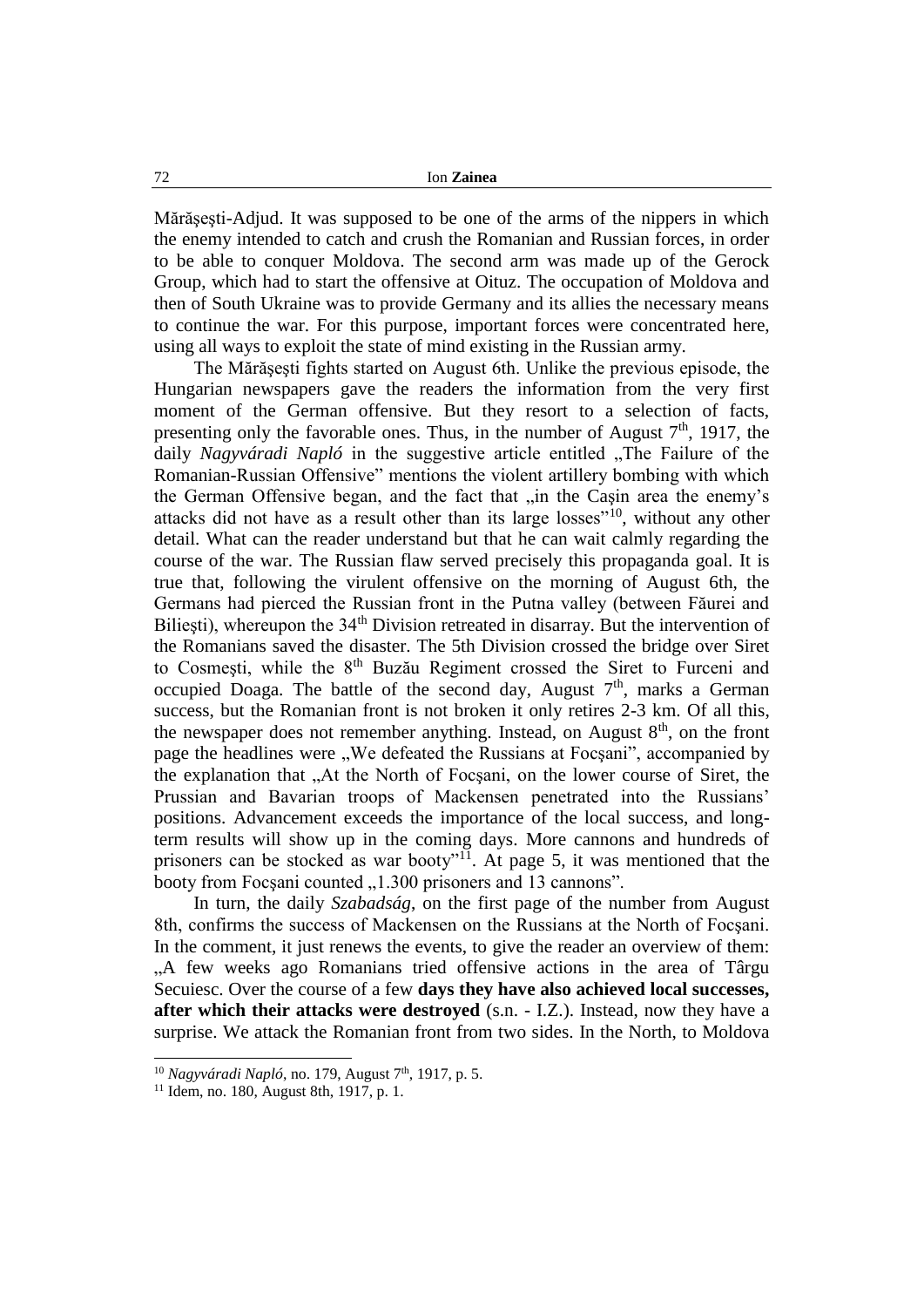submitted the troops of Archduke Joseph, and after the latest official news, Mackensen began the attacks from the South. The city of Focşani is the most important point of the South-eastern wing of the Russian-Romanian front, that supports on Siret river. On this sector, the defeated Romanian soldiers were replaced by Russian soldiers. The purpose of Mackensen's action is not known to us for the time being, but we will certainly turn our eyes towards this front if after the first day, the general will exploit the minimal success achieved. We believe that we are not wrong when we say that after the operations started by Mackensen, Romanians will have nothing to look for in the current positions, and about their advance in Transylvania they must forget for good"<sup>12</sup>.

None of the newspapers has any knowledge, or avoid mentioning, that on the day of August 8<sup>th</sup>, took place The Battle of Pătrășcani (combined with the beginning of the Battle of Oituz), for the encirclement of the 2<sup>nd</sup> Romanian Army. The German main attack was given on the Russian front, held by the  $71<sup>st</sup>$  and  $13<sup>th</sup>$ Divisions, the Russians being defeated and the loss were considerable, including the villages Pătrăşcani and Bitineşti and they retreated in disarray on Şuşiţa. As a result, the German front has submitted to the North of these villages.

Under the title "Entente is afraid for Bessarabia and Moldova", the daily *Tiszántúl* of August 9<sup>th</sup>, 1917, note that due to the fact that "The right flank of the Russian-Romanian front was forced to withdraw,... French press considers the possibility of occupying Bessarabia's granary by the enemies. And in Moldova they fear the same thing". To avoid this situation, the French press considered that the Romanian-Russian front "to withdraw to the Siret line"<sup>13</sup>.

The events of the day continue unnoticed by the Hungarian media in Oradea, and they are not remembered in the next days. It's about the German offensive whose main blow will get the Russian  $71<sup>st</sup>$  and  $13<sup>th</sup>$  Divisions, and as a result of the  $9<sup>th</sup>$  Romanian Division replaced the Russian  $71<sup>st</sup>$  Division. Continuing the offensive, the Germans made two cracks into the two flanks of the 9<sup>th</sup> Division, but the line is rebuilt, and the German offensive was stopped, following the courageous act of Colonel Stan Poetas. Foreshadowing the events that will form the subject of the next day's comments, the daily *Szabadság*, titrated on page 4, on August 9<sup>th</sup>, "The Romanians are attacking again"<sup>14</sup>.

The titles of the numbers of August  $10<sup>th</sup>$  of the Hungarian dailies announced the Romanian-Russian disaster at Focșani: "The bloody defeat of the enemy at Focșani" (*Nagyváradi Napló*), "The bloody defeat of the Russians and Romanians in Focșani" (*Szabadság*), "The victory of Mackensen at Focșani" (*Tiszántúl*). The first one also shows the losses of the opponent: "We caught 3.300 Russians and Romanians (of which 50 officers), we got 17 guns and 50 machine guns", with the

<sup>12</sup> *Szabadság*, no. 179, August 8th, 1917, p. 1.

<sup>13</sup> *Tiszántúl*, no. 182, August 9th, 1917, p. 1.

<sup>14</sup> *Szabadság*, no. 180, August 9th, 1917, p. 4.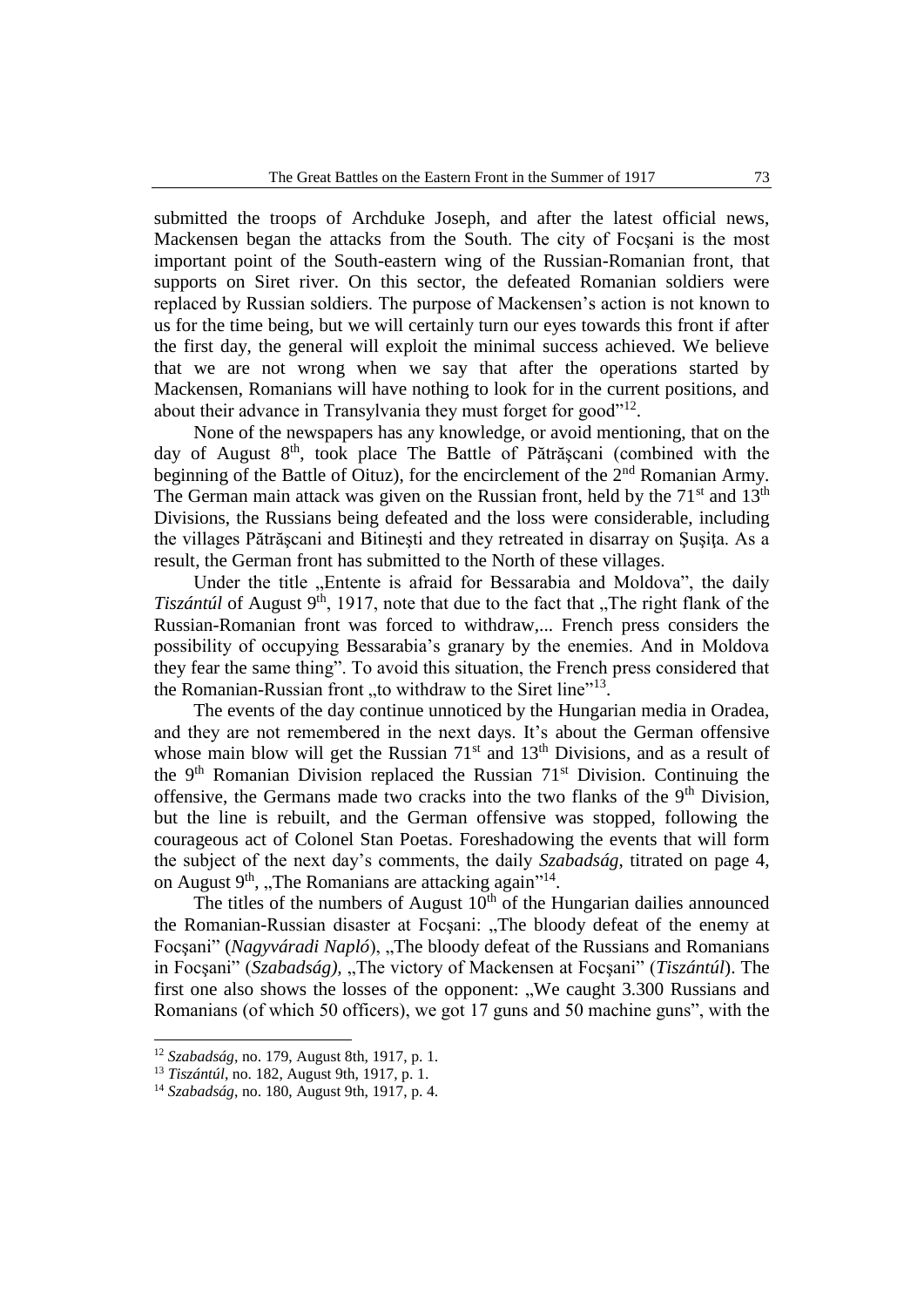mention that "The attempts of the Romanians and Russians to counteract, through mass attacks, the successes of the Germans in the North of Focşani, proved to be a failure"<sup>15</sup>. Under the title "On the Carpathian front we came out of the mountains", on the first page, *Tiszántúl* noted that ..At the North of the Narrows of Tulgheş, the enemy has withdrawn. We forced the exit of the mountains. In Romania we reached the Şuşita line. In Caşinului Valley the Romanians attacked in vane $"^{16}$ .

The day of August  $10^{th}$ , 1917 was truly a bad day. The Romanian counteroffensive, with the goal of pushing the front on the line Bizigheşti-Străjeru and occupying the Gârla Morilor line, has resulted in great losses. The attack on the Doaga village, given by the regiments 3<sup>rd</sup> Hunters and 8<sup>th</sup> Buzău, failed, and the settlement tbeing unable to be conquered.

The numbers of the following days exult in eulogies on the triumphant advance of the German and Austro-Hungarian armies. "We forced the crossing of the Şuşita River", quotes *Nagyváradi Napló* on the page dedicated to the events on the front, stating that the "in the North of Focsani, the allied troops" successfully countered the strong attacks of the Russians and Romanians and occupied the Northern shore of Şuşiţa". About the battles in the Oituz area, in which the Hungarian Honvez Divsion were involved, wrote: "Two days ago, on both sides of the road Oituz the Austro-Hungarian and German regiments successfully submitted among the reinforced positions. Yesterday, following an intensive attack, they banished the enemy from the heights in the South of the locality Oituz. Following the bloody battles the enemy has lost more than 1.400 people and 30 machine guns. The Russians had to hand over their positions on the shore of Bistrita to our Honvez Division"<sup>17</sup>. They tease with an article titled "The Honvez Division Treads Romania", showing that "on August 6th, in the North of Focşani, the Austrian and Hungarian troops are fighting, moving through heavy battles on the line Şuşita-Balparotu. Our brave Honvez broke the enemy's lines at the South of the Oituz road. The new attack at 6 p.m. of the Honvezilor got to the breaking of the enemy's positions from the East of Rjolda to Casanaiu (Caşin $n.n.$ )"<sup>18</sup>.

On the day of February 14th took place a mutual offensive on the line Şuşita Seacă-Păduricea-Valea Jugastru-Doaga. On our side, the attack was thwarted by a new flaw of the Russians: Soldiers of the 71st Division tore the battle and withdrew, and General Ragoza, commander of the 4<sup>th</sup> Russian Army, gave orders to suspend the attack. As a result, the Germans approached to Mărăşeşti.

<sup>&</sup>lt;sup>15</sup> Nagyváradi Napló, no. 182, August 9<sup>th</sup>, 1917, p. 4.

<sup>&</sup>lt;sup>16</sup> Tiszántúl, no. 183, August 10<sup>th</sup>, 1917, p. 1.

<sup>&</sup>lt;sup>17</sup> *Nagyváradi Napló*, no. 183, August 11<sup>th</sup>, 1917, p. 4.

<sup>18</sup> *Ibidem*.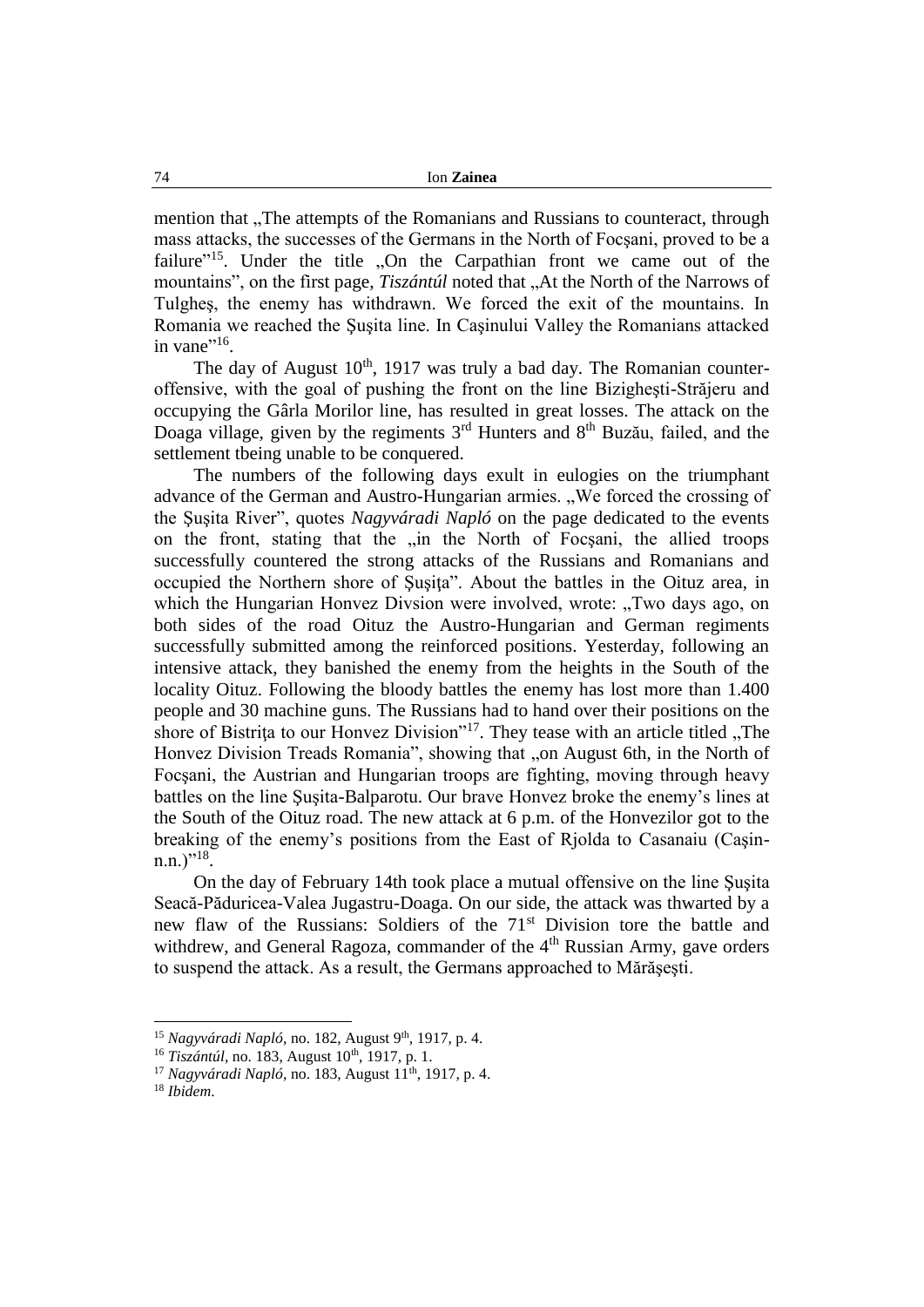Commments and eulogies continued in the following numbers. Under the title "We have made a new advance in the North of Focşani, the daily *Tiszántúl* noted: "Yesterday at North of Focșani, the Russians and the Romanians began the attack, but their attempts were rejected by the German troops. At the Narrows of Oituz the battles continued successfully. Occupying trenches after trenches from the defending enemies, the Austro-Hungarian and German troops forwarded to the South and Southwest of Ocna"<sup>19</sup>. In turn, *Nagyváradi Napló*, in an article with a similar title, "Mackensen's new victory on the Susita Valley", said the same thing, with about the same words. It only added that "the Romanian and Russian attacked seven times our position at Şuşiţa trying to recapture it, but without success. All their attacks were destroyed by our brave soldiers. This day brought to the enemy an unusually serious bloodshed, but no use"<sup>20</sup>.

In the days of August  $12<sup>th</sup>$  and  $13<sup>th</sup>$  it occured some changes in the Romanian Commandment, the General Constantin Cristescu being replaced with General Eremia Grigorescu. Also, those days took place the battle of Panciu, defended by the Russian VIII Corps, which was conquered by the enemy. The event is described in the pages of the numbers of August  $14<sup>th</sup>$  in the Hungarian journals. Under the title "The Victorious Battles of MACKENSEN", *Tiszántúl* published an official repor, in which was said: "At Northwest of Focşani, Our allies continued to counteract the operations of the Russians and Romanians. Every attempt of the enemy has failed. In Oituz Area, at south of Grozeşti, the enemy attacked with great force. On the allotment they attacked even 12 times, but without success. Our troops are approaching the Trotuş Valley"<sup>21</sup>. "New victories in Romania", also titrated the *Nagyváradi Napló*, accompanied by the comment: "Following an attack we conquered Panciu, heavily defended. At th South-west of this locality, our troops have banished the enemies from their positions. Counterattack of the enemy to the West of the Danube in Galati and in the North of Focsani, turned out to be ineffective. Our troops are fighting on both sides of the lower course of Slănic river and near Ocna. By exasperate counterattacks, the enemy increases its resistance<sup>"22</sup>. Without any comment or clarification, *Szabadság* titrated, in page 4, "Our successes on the Moldovian front" $^{23}$ .

Two important events occured on the day of February 14th. First the fight from Chicera, following which was resumed the German offensive to the North to conquer the hills of Şuşiţa and the Zabrăuţ Valley. The main attack was given in the Russian sector, and again Russians couldn't resist, broke the front and ran. The combined intervention of 10<sup>th</sup> Romanian Regiment Hunters and 3rd

<sup>&</sup>lt;sup>19</sup> *Tiszántúl*, no. 185, August 12<sup>th</sup>, 1917, p. 4.

<sup>&</sup>lt;sup>20</sup> *Nagyváradi Napló*, no. 184, August 12<sup>th</sup>, 1917, p. 6.

<sup>&</sup>lt;sup>21</sup> *Tiszántúl*, no. 186, August 14<sup>th</sup>, 1917, p. 1.

<sup>22</sup> *Nagyváradi Napló*, no. 185, August 14th, 1917, p. 3.

<sup>&</sup>lt;sup>23</sup> *Szabadság*, no. 184, August 14<sup>th</sup>, 1917, p. 4.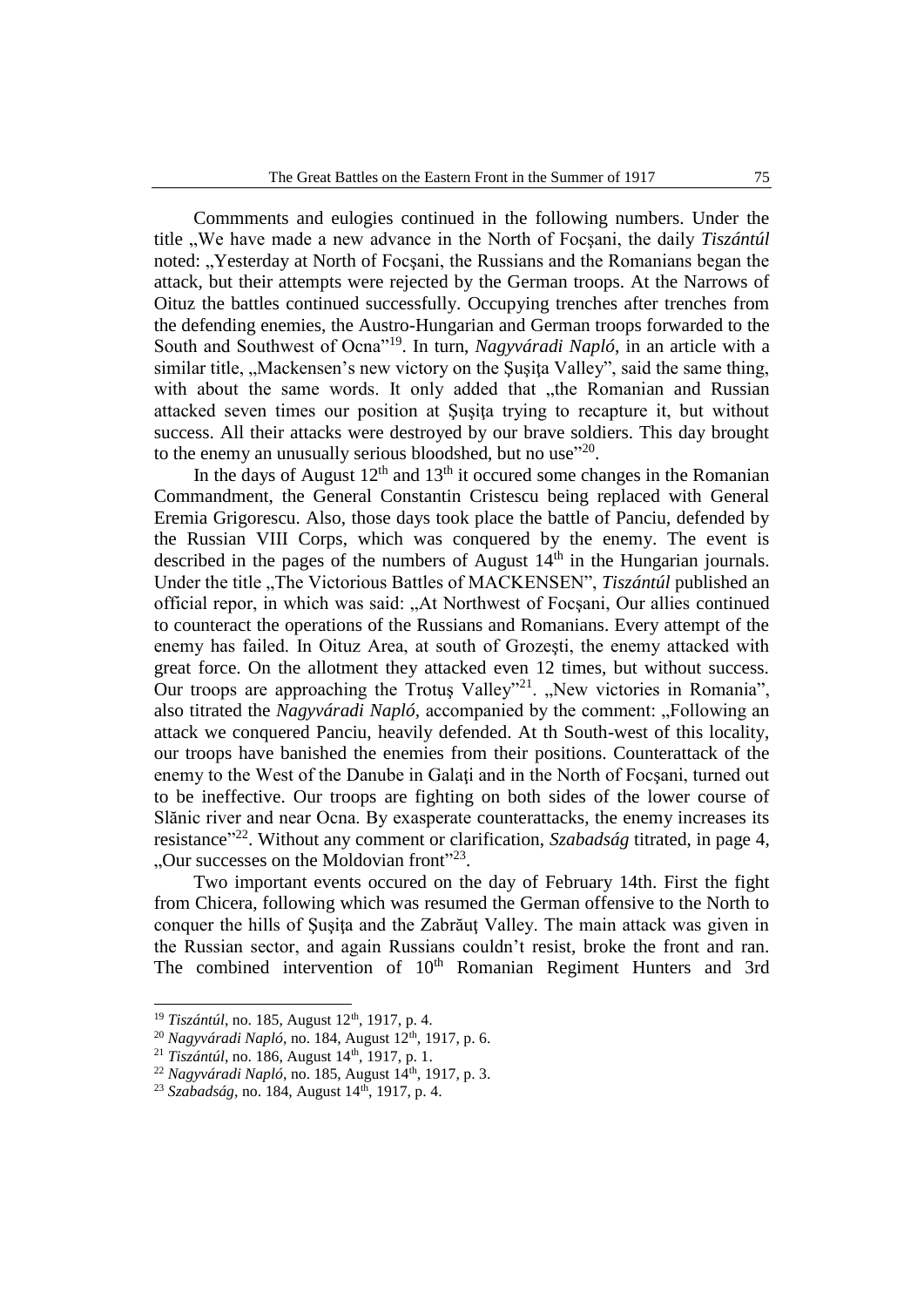Regiment, make the lines not to fall. Instead, the forest Prisaca, defended by the 5th Romanian Division, was conquered by the enemy, the German offensive being stopped at the bridge over Siret from Băltăreți-Cosmești.

"We are moving to Romania", notified *Nagyváradi Napló* from August 15<sup>th</sup>, 1917, article in which was said: "At West of the Panciu, our troops have conquered new territories. At South of the Oituz Valley and West of Ocna, the enemy strived in vane to change the battle's situation. Due to the powerful counterattacks of the enemy, at South of Trotus, **maintaining our occupied territories has become doubtful** (s.n. - I.Z.). Intense attacks have also occurred at South of the valleys of Oituz and Caşin, but which have been counteracted. At Panciu took place new battles, in which the enemy suffered great losses. Between the valleys of Şuşiţa and Putna our troops have troubled the enemies to Northwest into the mountains. The battles on the lower shore of Siret have ended favorably as far as we are concerned. We've acquired prisoners and prey"<sup>24</sup>. The daily *Szabadság*, in the characteristic style, published on page 5 only the title "New territories conquered in Romania" ,without further comments, which, as usual, were offered in the following numbers. In that of August  $17<sup>th</sup>$ , under the title . We banished the enemy to the sly" they specified: "At East of Mărășești, the Germans regiments banished the enemies beyond Siret, while taking 3,500 prisoners, 16 cannons and more than 50 machine guns. On the upper course of Susita, the enemy retreated to the mountains"<sup>25</sup>.

The period  $15<sup>th</sup> - 18<sup>th</sup>$  August it was full of events that are no longer so favorable to the enemy: it occured the fights from Muncelului plateau; the  $14<sup>th</sup>$ Division passed on the right bank of the Siret; the Cosmeşti-Baltăreşti bridge is blown up by the Romanians. Consistently, Mackensen focuses the attacks on the wing defended by the Russians. The German's attempt to break the front in the Muncelu region-to be able to climb the Susita Valley cracked due the to energetic and on time intervention of th Romanians. An enemy attack in Panciu area, on August 15th was stopped by the 10<sup>th</sup> Romanian Division; a new German attack took place on August 16th, but the Romanians restored the situation by the intervention of the  $10<sup>th</sup>$  Regiment Hunters. On August  $17<sup>th</sup>$  and 18 were held mutual artillery bombardments, both sides being concerned by the Consolidation of the front and the battle of Răzoare.

The latest information of the Hungarian dailies in Oradea about the situation on the Romanian front dates back to August  $18<sup>th</sup>$ . They are brief, however, and refer to the prey captured by that date, not the great decisive battle that was announcin. "At the North of Focşani, the enemy retreats", titred *Nagyváradi Napló*, stating that "There are no changes in Romania. The total prey since the fighting began in the North of Focşani: 210 officers and over 11,000 prisoners

<sup>&</sup>lt;sup>24</sup> *Nagyváradi Napló*, no. 186, August 15<sup>th</sup>, 1917, p. 4.

 $25$  Idem, no. 186, August 17<sup>th</sup>, 1917, p. 5.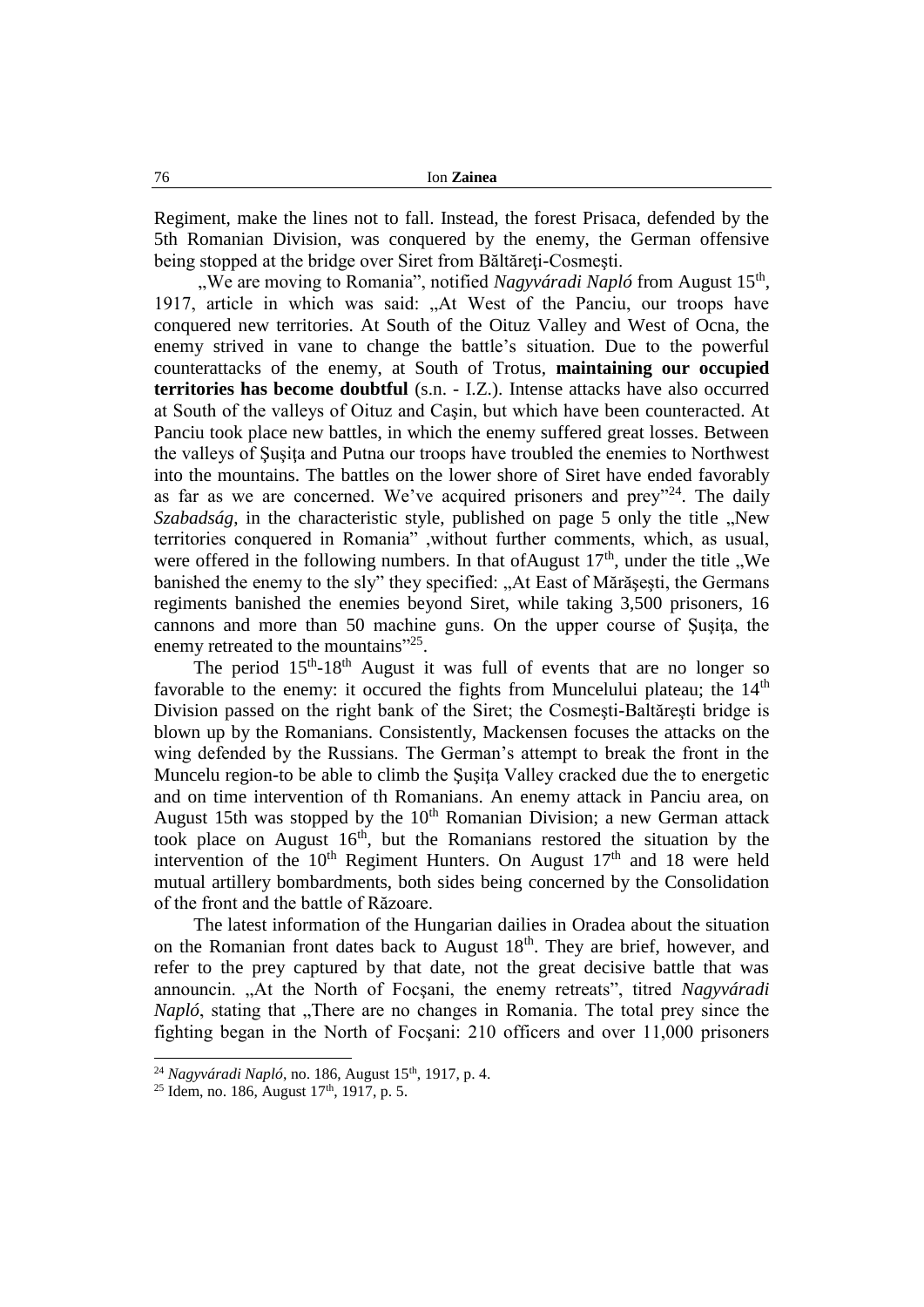soldiers, 110 machine guns and 35 cannons<sup>126</sup>. Also the total prey was the subject of the article . The successes of the Honvez Division on the Romanian front", from *Szabadság*, containing the same numbers as those given by its confrere<sup>27</sup>.

From this moment until August  $23<sup>rd</sup>$ , 1917, the Hungarian press in Oradea wrote nothing about the situation on the Moldovian front. The reason cannot be other than the unfavourable turn for the Central Powers regarding the military operations and the silence that has been imposed on them. On August  $19<sup>th</sup>$ , when it occurred the battle of Mărăşeşti, meant stopping the enemy's attack and the most important victory of the Romanian Army in the 1917's campaign.

Mackensen planned a decisive blow to the front portion between Panciu and Mărășești, defended by the 13<sup>th</sup> and 9<sup>th</sup> Romanian Divisions, a blow to be given by the army led by general von Morgen. The action began with a strong bombardment, followed by a German success: occupying the first line of the  $13<sup>th</sup>$ Romanian Division and of The Sugar Factory and the penetration of the enemy, with more than 1 Km into the Romanian positions. However, the Romanian counterattack followed and the line of the front was rebuilt, and Germans withdrew. Furthermore, the first line of the enemy's positions was conquered by the Romanians, at which point the German commandment at Focşani evacuated the city. In the weekly report of the  $9<sup>th</sup>$  Army to the commander of the Armed Group Mackensen, general von Eben mentioned: "Because an order of the units and a rest of the band is absolutely necessary and because, as a result of the heavy battles, the infantry has declined, a continuation of the offensive is no longer to be counseled, and therefore it is ordered for the time being to remain and to fortify the conquered positions"<sup>28</sup>. The report of the Commander of the  $9<sup>th</sup>$  Army expresses nothing but failure, capitulation, the confession of defeat.

When the Hungarian media in Oradea resumes the presentation of the events on the Moldovian front, on August 23rd, 1917, some newspapers, such as *Szabadság*, prefer to give information taken from the foreign press, even adverse (*Times*, London)<sup>29</sup>, while others refer to the events of the days of August  $21<sup>st</sup> - 22<sup>nd</sup>$ , when, in the South of Trotuş Valley, the Romanians began high-force attacks to recapture the land in the Soveja area. Obviously, "Each attack was rejected and the Romanians suffered great losses", their effort being useless, as we find out from the very title of the article<sup>30</sup>.

Therefore, for 14 days, between August 6th and 19th, 1917, the Romanian Army was in a permanent clenching with a powerful enemy, who ony wanted to

<sup>26</sup> *Nagyváradi Napló*, no. 188, August 18th, 1917, p. 5.

<sup>&</sup>lt;sup>27</sup> *Szabadság*, no. 187, August 18<sup>th</sup>, 1917, p. 4.

<sup>28</sup> Constantin Kiritescu, *op. cit.*, vol. II, p. 131.

<sup>&</sup>lt;sup>29</sup> Szabadság, no. 190, August 23<sup>rd</sup>, 1917, p. 4: "Great battle on the Romanian front". "According to the *Times*, London: On the Romanian front, on a lenght of 162 km, to Galaţi, takes place a very intense and bloody battle. From both sides there are great forces".

<sup>30</sup> *Tiszántúl*, no. 192, August 23rd, 1917, p. 2.